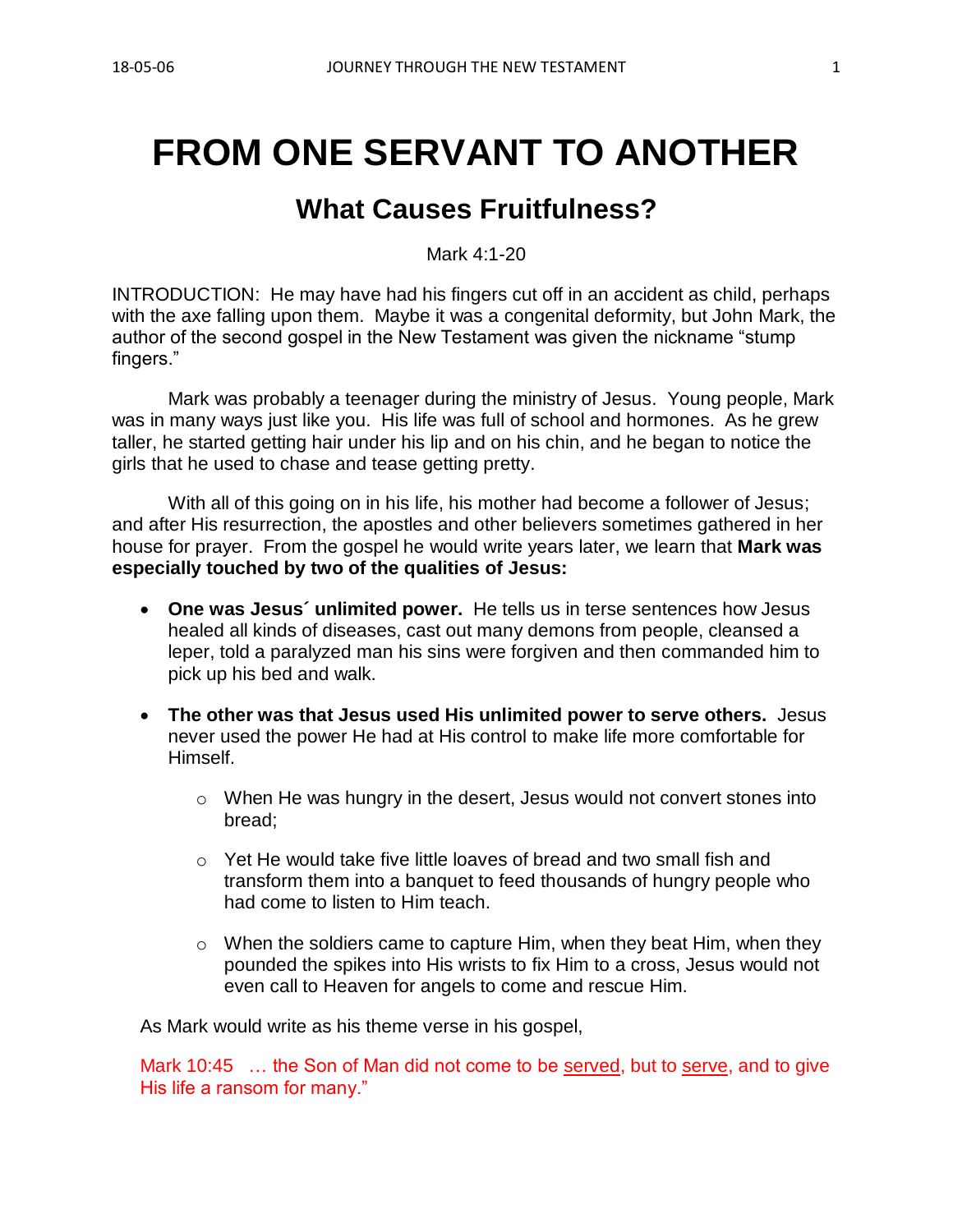So John Mark decided to become a servant of the Lord Jesus. Like any of us who choose to follow the Savior, he was not a perfect servant. He departed in the middle of his first missionary trip, probably because the going got tough.

But even with that rocky start, Mark didn´t give up. He kept on serving the Lord, and kept on serving people. Near the end of his life, the Apostle Paul who had frankly been disgruntled with John Mark when he abandoned him and Barnabas on their first missionary journey, recognized how Mark had grown in the faith; and he asked Luke to bring Mark to see him in the Roman jail.

This same man, one hand nearly useless, stained with a reputation as a quitter, became the man God would use to write the Gospel of Mark, one of only four accounts of the life and ministry of God´s own Son.

Don't give up! Don't quit! Look what God did in Mark's life.

- How many people across the ages have come to faith after reading the words penned by John Mark with his only useful hand?
- How many have served God and other people selflessly, having trusted Christ and following the Savior who came to serve?

I remind you of these things about Mark in order to ask you a question:

**What happened to Mark to make Him such a fruitful servant of God´s Suffering Servant, Jesus?**

#### **Has the same thing happened to you?**

- **Are you a faithful servant of the Lord Jesus?**
- **Is your life fruitful for the Lord, bringing many to Christ?**

#### **Could the same thing that happened to Mark happen to you?**

- **Could you become a faithful servant of Christ?**
- **Could your life be so fruitful that many, many people enter the Family of Faith because of what God does through you?**

My friend, the answer to the second question is yes. If it has not happened yet, this could happen to you. You can become a faithful servant of Christ. Your life can become fruitful so that many people are saved as a result of the life you live.

So, what happened to John Mark? What could happen to you?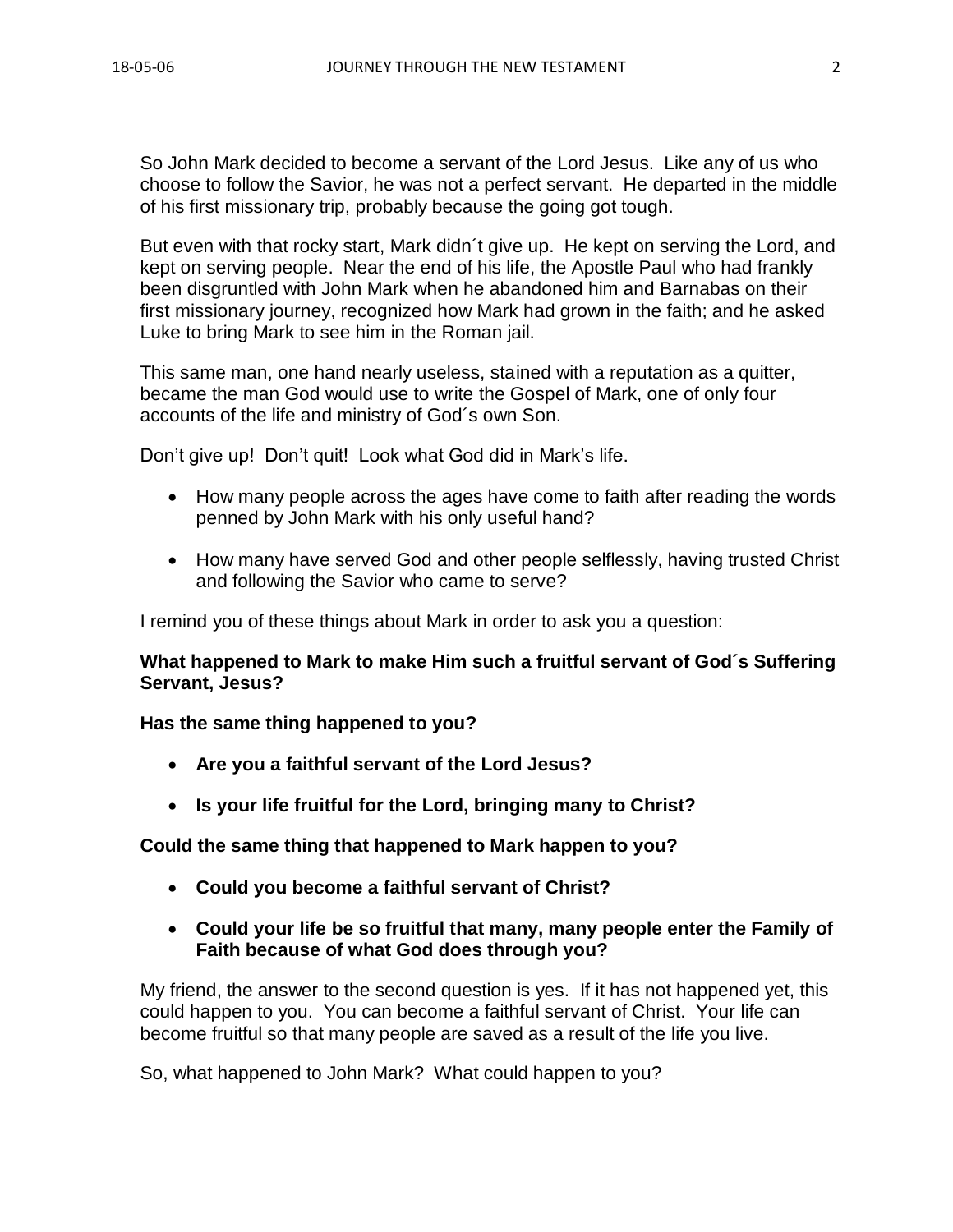In chapter 4 of his gospel, Mark records a parable Jesus told that explains it.

Mark 4:2–20 2 Then He taught them many things by parables, and said to them in His teaching:

3 "Listen! Behold, a sower went out to sow.

4 And it happened, as he sowed, *that* some *seed* fell by the wayside; and the birds of the air came and devoured it.

5 Some fell on stony ground, where it did not have much earth; and immediately it sprang up because it had no depth of earth. 6 But when the sun was up it was scorched, and because it had no root it withered away.

7 And some *seed* fell among thorns; and the thorns grew up and choked it, and it yielded no crop.

8 But other *seed* fell on good ground and yielded a crop that sprang up, increased and produced: some thirtyfold, some sixty, and some a hundred." 9 And He said to them, "He who has ears to hear, let him hear!"

13 And He said to them, "Do you not understand this parable? How then will you understand all the parables?

14 The sower sows the word.

15 And these are the ones by the wayside where the word is sown. When they hear, Satan comes immediately and takes away the word that was sown in their hearts.

16 These likewise are the ones sown on stony ground who, when they hear the word, immediately receive it with gladness; 17 and they have no root in themselves, and so endure only for a time. Afterward, when tribulation or persecution arises for the word's sake, immediately they stumble.

18 Now these are the ones sown among thorns; *they are* the ones who hear the word, 19 and the cares of this world, the deceitfulness of riches, and the desires for other things entering in choke the word, and it becomes unfruitful.

20 But these are the ones sown on good ground, those who hear the word, accept *it,* and bear fruit: some thirtyfold, some sixty, and some a hundred."

Do you have ears to hear?

Which are you? Are you the wayside this morning? Are you the stony ground? Are you the thorn-filled ground? Are you good ground?

Do you even know what you are? Let´s talk about it. First, we must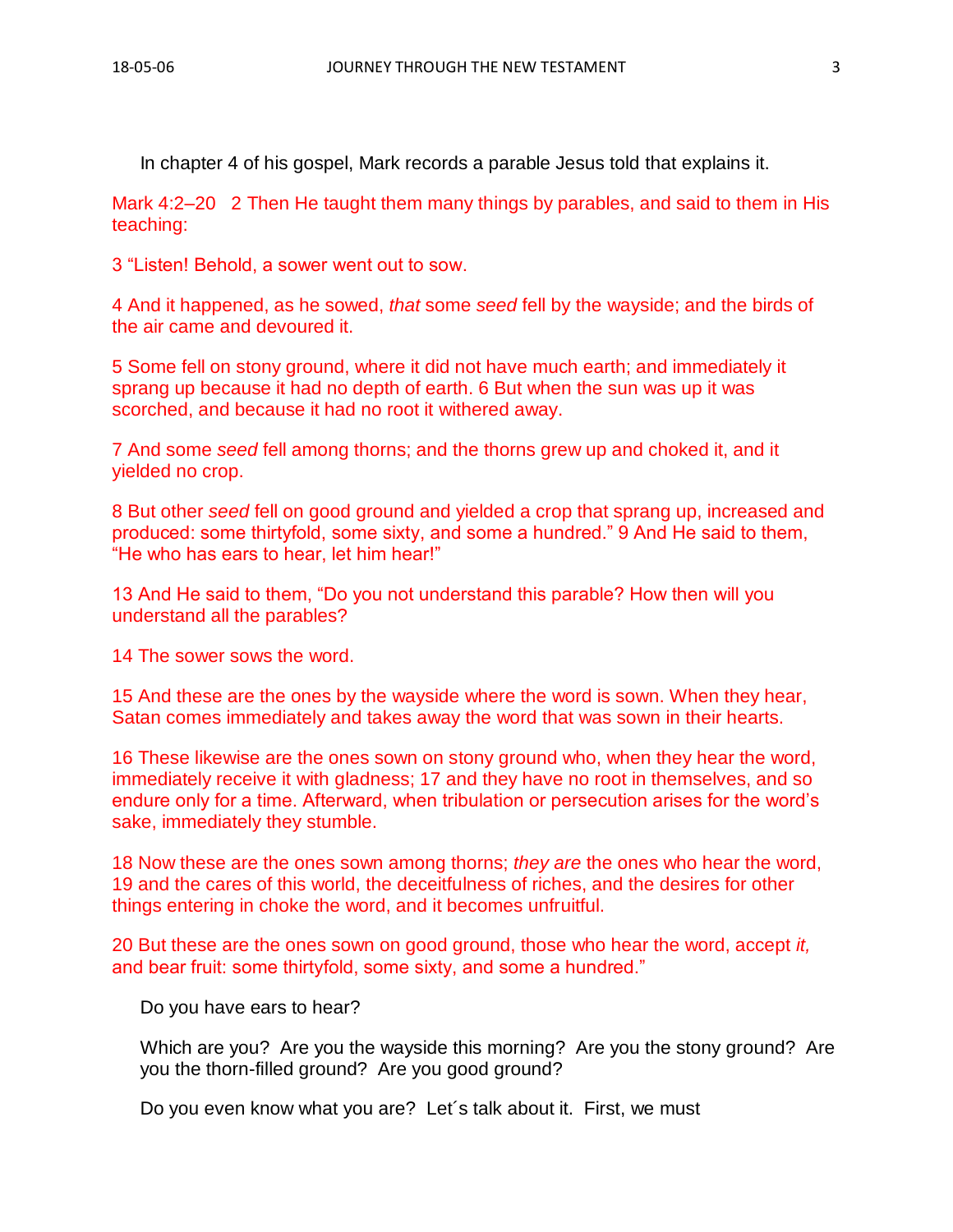## I. UNDERSTAND THE PARABLE.

This parable is not about the sower or the seed; it is about the soil. As Susan Minteer illustrates beautifully in her watercolor painting.

- A. Jesus said, the seed falls on the Wayside, the road or path.
	- 1. Birds devour seed.
- B. The seed falls on the Stony Ground, rocks on and beneath the surface.
	- 1. Seed sprouts but roots cannot go deep into the earth because of the stones.
	- 2. Sun causes it to wither and die.
- C. The seed falls on the thorn-filled Soil.
	- 1. Seed sprouts.
	- 2. Plant lives.
	- 3. Does not produce fruit.
	- 4. Because it is choked by thorns.
- D. The seed falls on the good Soil.
	- 1. Seed sprouts and lives.
	- 2. Plant grows.
	- 3. Produces fruit and multiplies into 30, 60, or even 100 other plants.

Now, we are blessed. We do not have to struggle to figure out what this parable means.

## II. **JESUS EXPLAINS THE MEANING OF THE PARABLE.**

#### A. **The seed is the Word of God**.

Jesus says, "The sower sows the Word."

Peter was present when Jesus told this parable. Listen to what he wrote later.

1 Peter 1:23 having been born again, not of corruptible **seed** but **incorruptible**, through the **word of God** which lives and abides forever,

Peter says that the seed is the incorruptible Word of God!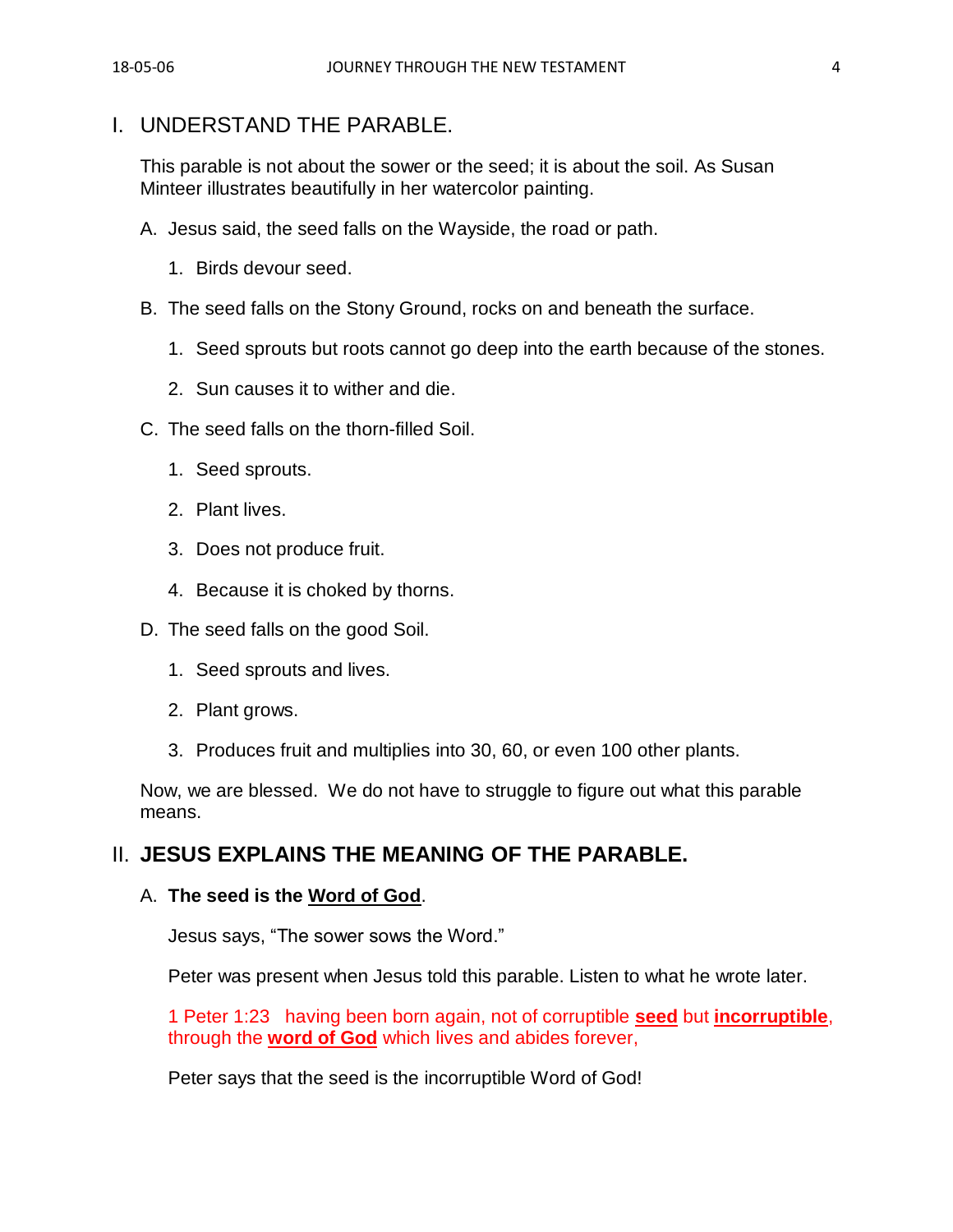#### B. **The sower is whoever delivers the Word.**

- The ultimate source is God Himself.
- He sends it through a teacher.
- He sends it through a preacher.
- He sends it when you read the Scriptures.
- He sends it when you listen on radio, streaming, or CD.
- It doesn't matter who sows.
- The Word of God is always good seed.

#### C. **Each of the four soils represent the way we receive the Word when we see or hear it.**

- 1. They do not represent four types of people.
- 2. At any given moment, any of us can be an example of any of the types of soil.
- 3. As we talk about each, consider which kind of soil represents the way you are receiving the Word of God this morning.

#### D. **The Wayside pictures Hard Hearts.**

- **1. The person hears (or reads) the Word, but they do not receive it into their life.**
- **2. The birds represent the devil.**
- **3.** When the people do not receive the Word into their lives, **Satan** comes immediately and **takes away the Word.**
- **4.** My friend, **we cannot store up the Word of God to believe it and act upon it when we are ready.**
	- $\circ$  God is speaking to us today as we read and study His Word.
	- o Maybe last week you were highly attentive and receptive to God´s Word.
	- o But this week, for whatever reason, you have disengaged. You are not interested. You are preoccupied.
	- o Then Satan is gobbling that Word up to take it away from you.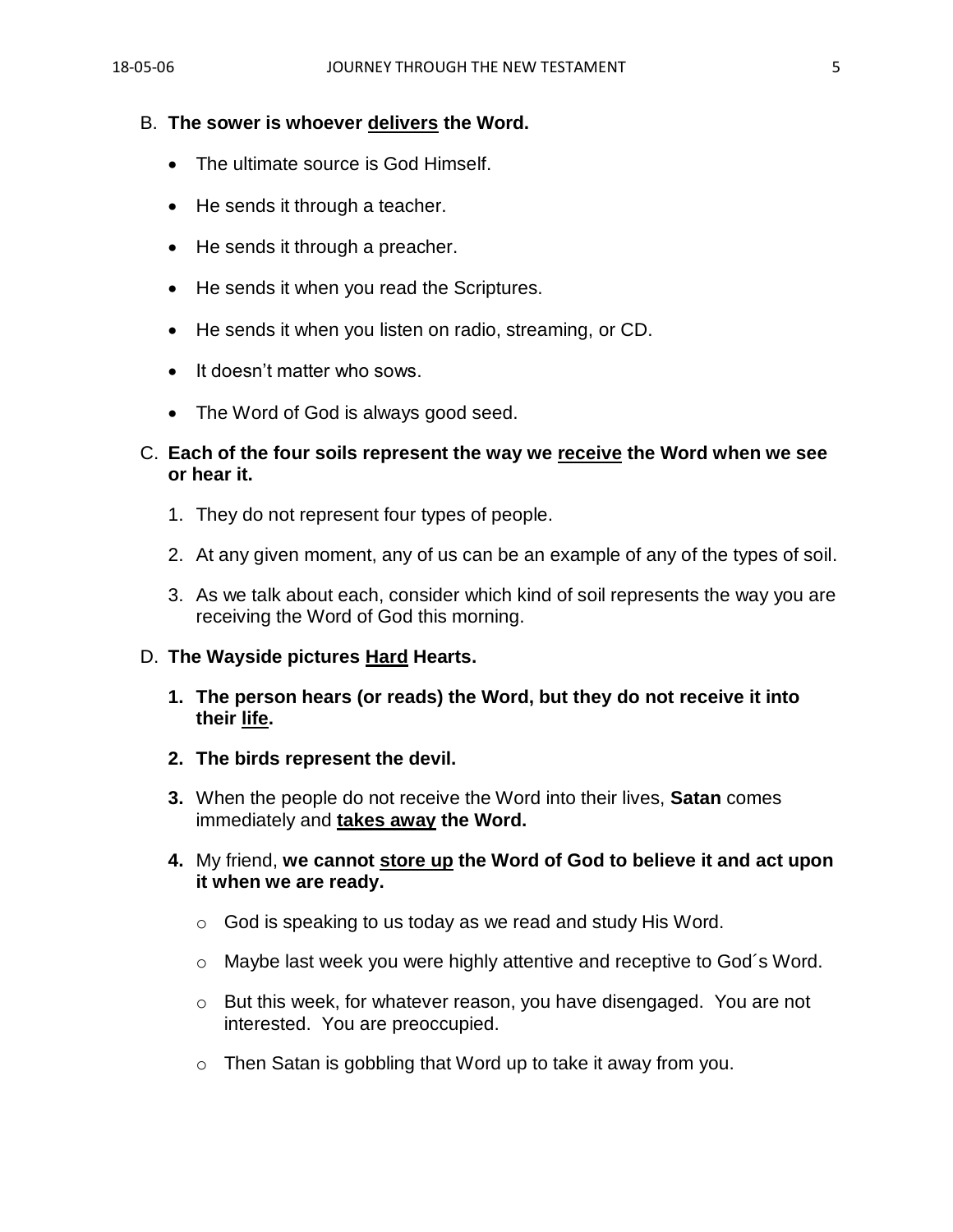- o Friend, if you are lost, beware! As God allows you to hear the gospel that Jesus has died for your sins upon the cross and risen from the dead; and now this risen Christ offers to forgive your sins and give you eternal life if you will trust Him as your Savior and receive Him as the Lord of your life. He speaks that Word to you here and now. Today is your opportunity to receive that Word and trust in Christ. You cannot just wait until you are good and ready.
- $\circ$  Jesus warned that no one can come to Him unless the Father draws Him. The Father draws a person to faith in Christ through the proclamation of the gospel you just heard. The Holy Spirit convicts the lost person that they are a sinner and Jesus is the way of salvation. You have no guarantee of another opportunity to be saved. That is why the Bible declares, "Today is the day of salvation. Today, if you hear His voice, do not harden your heart."
- o But dear believer, child of God, the same is true for us. Even as believers, if we are inattentive to God´s Word, or do not receive it for whatever reason when God sows His incorruptible seed in our hearts, the devil still takes that Word away.

#### E. **Stony Soil pictures a Shallow Response.**

- **1. The shallow response is a response made only with emotions.**
- **2.** The shallow response can outwardly show gladness at the Word. "Amen!" "That´s a good word!" "Great message, preacher!"
- **3.** Jesus said, but they have no root in themselves. There is no deep reception of the Word to believe it and to act upon it.

#### **4.** So, **when trouble or persecution comes, those that made no more than an emotional response will wither and die.**

- **5.** Folks, be warned! Speaking a profession of faith in Christ, but never truly receiving Him as the Lord of your life does not bring you salvation. That is why Jesus told us that many will say to Him on that day, "Lord, Lord, didn´t I do this or that in Your Name?" But Jesus will say to them, "I never knew you!" Why? Because they only made a shallow, emotional response but never genuinely trusted Him as Lord. So their lives are still the same as they were before their emotional experience. There is no change, no transformation; there are no fruits from their life because there was no salvation.
- F. **The Thorn-filled Soil pictures people who at one time received the Word and were saved, but have allowed things to enter their lives that choke the Word.**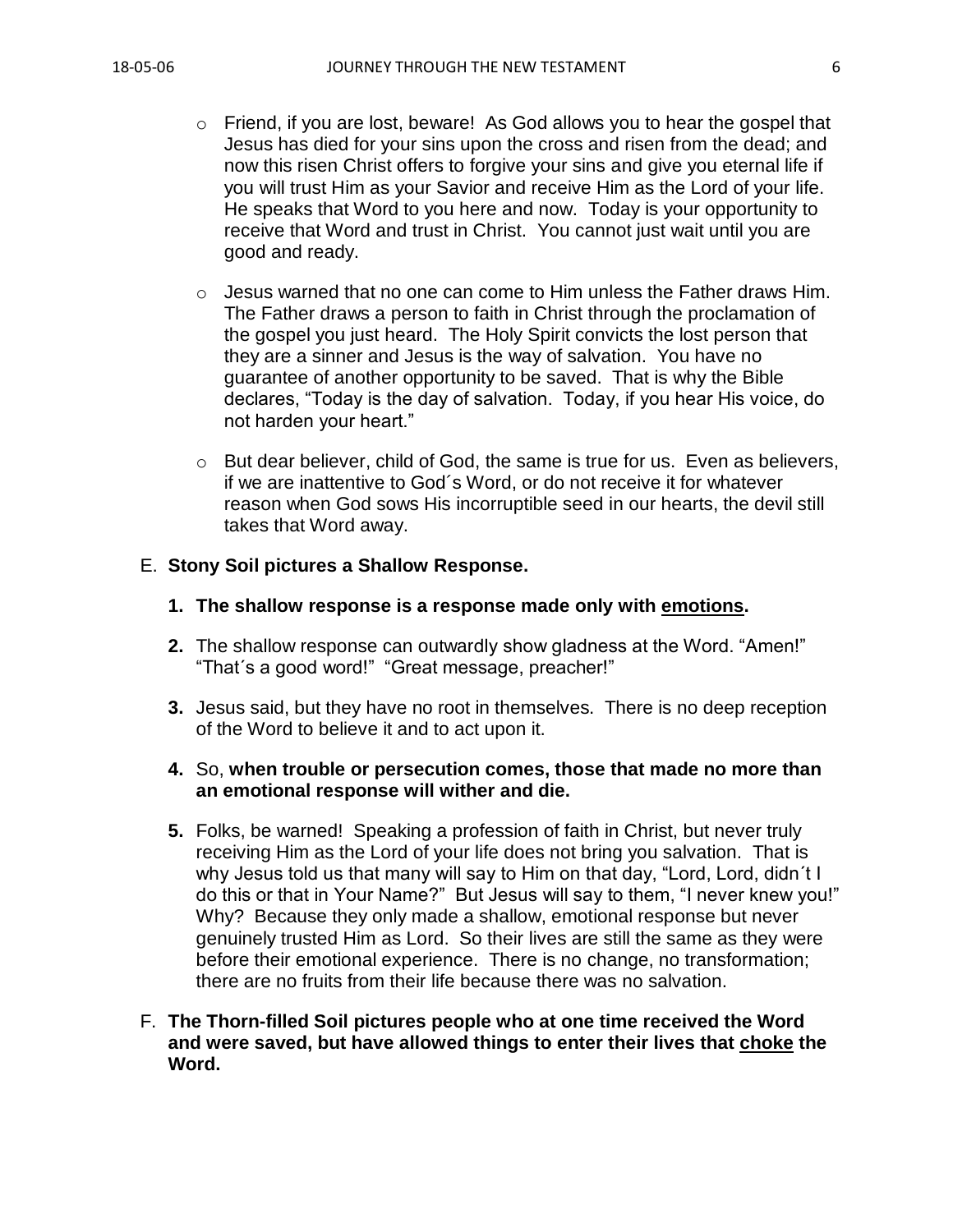What things?

- **1. The desire for riches or pleasures or other things.** Not just the rich. The danger is the desire for riches!
- **2. They are consumed with worry in place of trust and faith.**
- **3. This seed has sprouted and still lives. These folks are saved.**
- **4. But they do not produce fruit. They never lead others to Christ.**
- **5. These are carnal Christians – saved but living for the world.**

They are often miserable.

Or they are happy only when things are going well.

- **6. Many, many, many Christians are pictured by the thorn-filled soil.**
	- They attend church haphazardly.
	- They read their Bible sporadically at best.
	- They pray very little and only about the things that worry them or the things they want.
	- They hardly ever share their testimony or the gospel with another person.
	- The give little or nothing to the Lord and are critical of anyone who says they should tithe or give.
	- They are not concerned for lost people around them or the lost of the world.
	- They care only about what they like and about what they want.
- G. **The Good Ground pictures people who hear and receive** or accept **the Word of God**.
	- **1. They are like the man who built his house on the rock, who do what the Word says.**
	- 2. **They bear fruit.** 
		- $\circ$  Their lives count for eternity.
		- $\circ$  They share their testimony and the gospel with others.